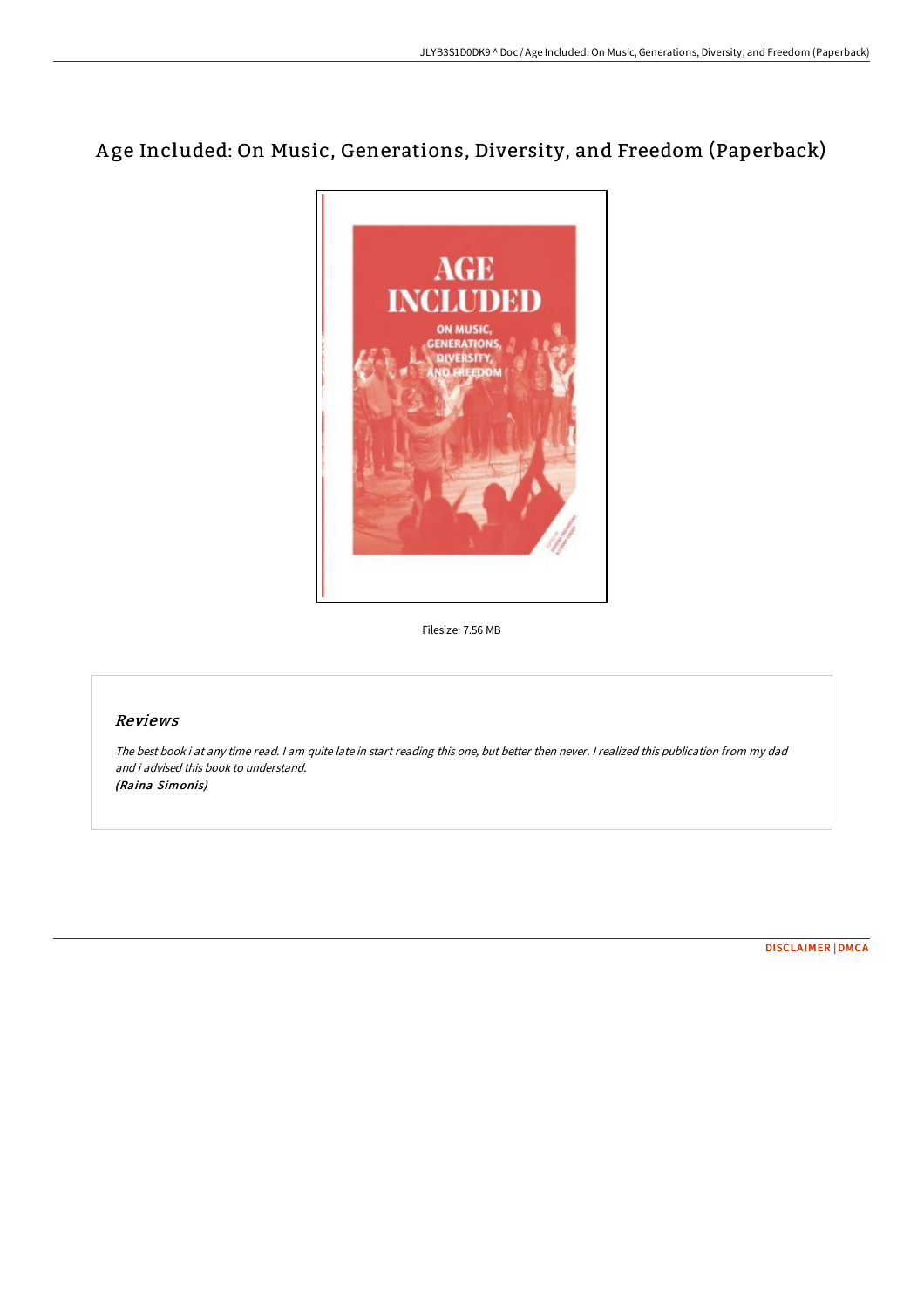## AGE INCLUDED: ON MUSIC, GENERATIONS, DIVERSITY, AND FREEDOM (PAPERBACK)



**DOWNLOAD PDF** 

Swp Publishing, United States, 2016. Paperback. Condition: New. Language: English . Brand New Book \*\*\*\*\* Print on Demand \*\*\*\*\*. Be inspired by MusicGenerations. This on-going programme connects young people between 14 and 25 years, and people over 50 through music, including rap, hip hop, poetry and spoken word. The programme carefully combines talent development, reciprocity between ages and cultures, and urgent social issues. Learn about the power of music. Based on a range of art programmes, particularly those of MusicGenerations, Part I of this volume illustrates how these programmes positively contribute to social and political issues around age and intergenerationality, diversity, and freedom. The contributions unravel the programmes effective elements that can be more widely adapted to cultural and other interventions aimed at bridging among people from a wide range of backgrounds. The power of music (art) for individuals, groups, and society is assessed by borrowing from neurobiology, psychology, and sociology. Envision an inclusive society. Part 11 addresses the question of how the reality, presented by MusicGenerations, functions as an example for a future, inclusive society. The progressively inclusive experiences of 15 years of MusicGenerations are juxtaposed with the increasingly exclusionary discourses on cultural diversity in cultural and integration polices and public debates in the Netherlands. The contributions offer ways to enhance both our vocabulary and understanding of diversity in society. Post-multicultural Dutch citizenship is probed with concepts such as mixing, intersectionality, and the integration context and with relational, non-emotional bonds as the basis for social cohesion and citizenship. This multidisciplinary volume is of interest to anyone in the cultural and social sector who studies, works, or makes policies - or contemplates doing so - at the crossroads between generations and diversity. The effective elements in the artistic approach are an inspiration to professionals and students alike. The volume provides...

D Read Age Included: On Music, [Generations,](http://albedo.media/age-included-on-music-generations-diversity-and-.html) Diversity, and Freedom (Paperback) Online  $\Box$ Download PDF Age Included: On Music, [Generations,](http://albedo.media/age-included-on-music-generations-diversity-and-.html) Diversity, and Freedom (Paperback)